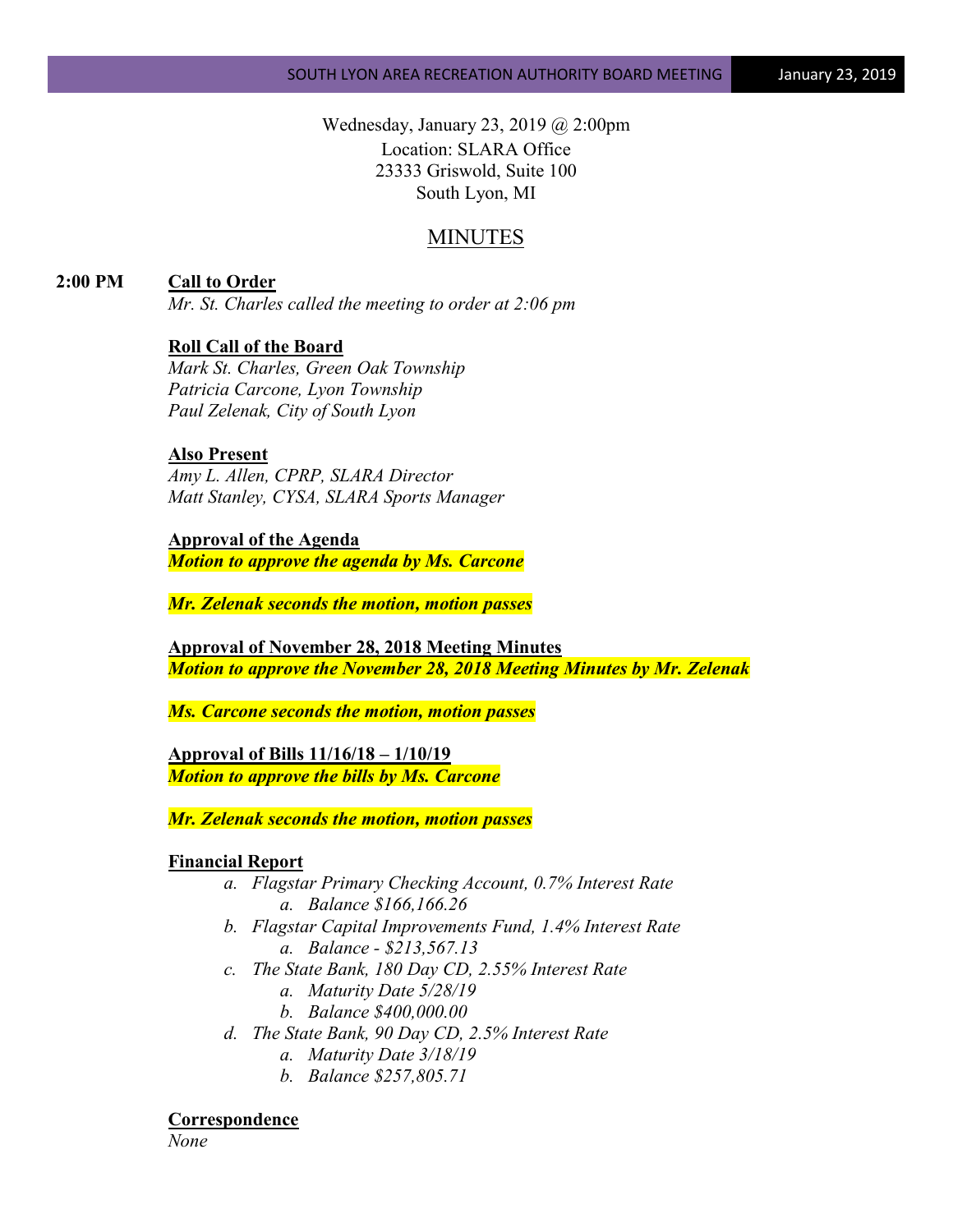#### **"Call to the Public"**

*None*

#### **I) Old Business 1. SLARA Office Updates**

## **a. SLARA Staff Meeting Minutes**

*Mrs. Allen gave the board an update on the Multipurpose Room Rentals. Since making the room available the SLARA has booked 10 rentals. A staff is being hired to supervise rentals in the near future. Things are going well with the room. Mrs. Hoskins has been doing a fantastic job with the SLARA social media and posts are getting a lot of engagement. She has been doing contests, creating eye catching graphics and engaging local businesses. This coming summer staff will be working on creating an emergency plan/abuse prevention policy to be proactive. This is an idea Mr. Stanley brought back from his national convention and is excited to see the SLARA initiate. The SLARA held a job fair on 1/5/19. Approximately 8-10 people attended and some staff was hired from this event. This is something the SLARA will*  look to do twice a year moving forward. The event was put together by Mrs. Hoskins *and the programming staff. The annual Daddy/Daughter Dance is coming up on Saturday, Feb. 23rd. This year 2 time slots are being offered to open up the event to more participants. There will be a 3-5 pm dance and a 6:30 – 8:30 dance. Winter Youth Basketball has started and Mr. Stanley has done a great job with scheduling and creating teams. Staffing has been a struggle but hopefully this will be resolved before games begin on Saturday. Mrs. Allen also shared that the office has reworked their sponsorship packages to target specifically youth sports leagues and special programs like Summer Camp and Safety Town. Sponsors have overwhelmingly stated that the items they want most in exchange for sponsorships is logo rights on participant shirts. Instead of department sponsorships we are now focusing on program sponsorships. We may also be getting Blue Cross Blue Shield back on board with sponsorships this next fiscal year.*

#### **b. Long Term Planning Session**

*The SLARA staff will be meeting Wednesday, Feb. 13th from 8 am – noon to do a Long Term Planning retreat. Mrs. Allen has been in talks with Mr. Zelenak to facilitate this session. She will be asking the staff to come to the session with ideas about different strategic priorities. She will share progress with the board.*

#### **2. SLARA Technology Lease & Support Contract Update**

*Please see attached memo for details.* 

*Motion to approve the purchase of IT equipment from MFM Network Solutions as presented at a cost of \$12,019 and to approve the one-time cost of installation/migration fees of \$1,850 to be purchase this fiscal year by Mr. Zelenak*

#### *Ms. Carcone seconds the motion, motion passes*

## **II) New Business**

- **1. NAYS Conference Wrap Up presented by Matt Stanley, SLARA Sports Manager** *Mr. Stanley presented his session evaluations to the board from the NAYS Conference he attended in November.*
- **2. Drivers Education Bid Approval**